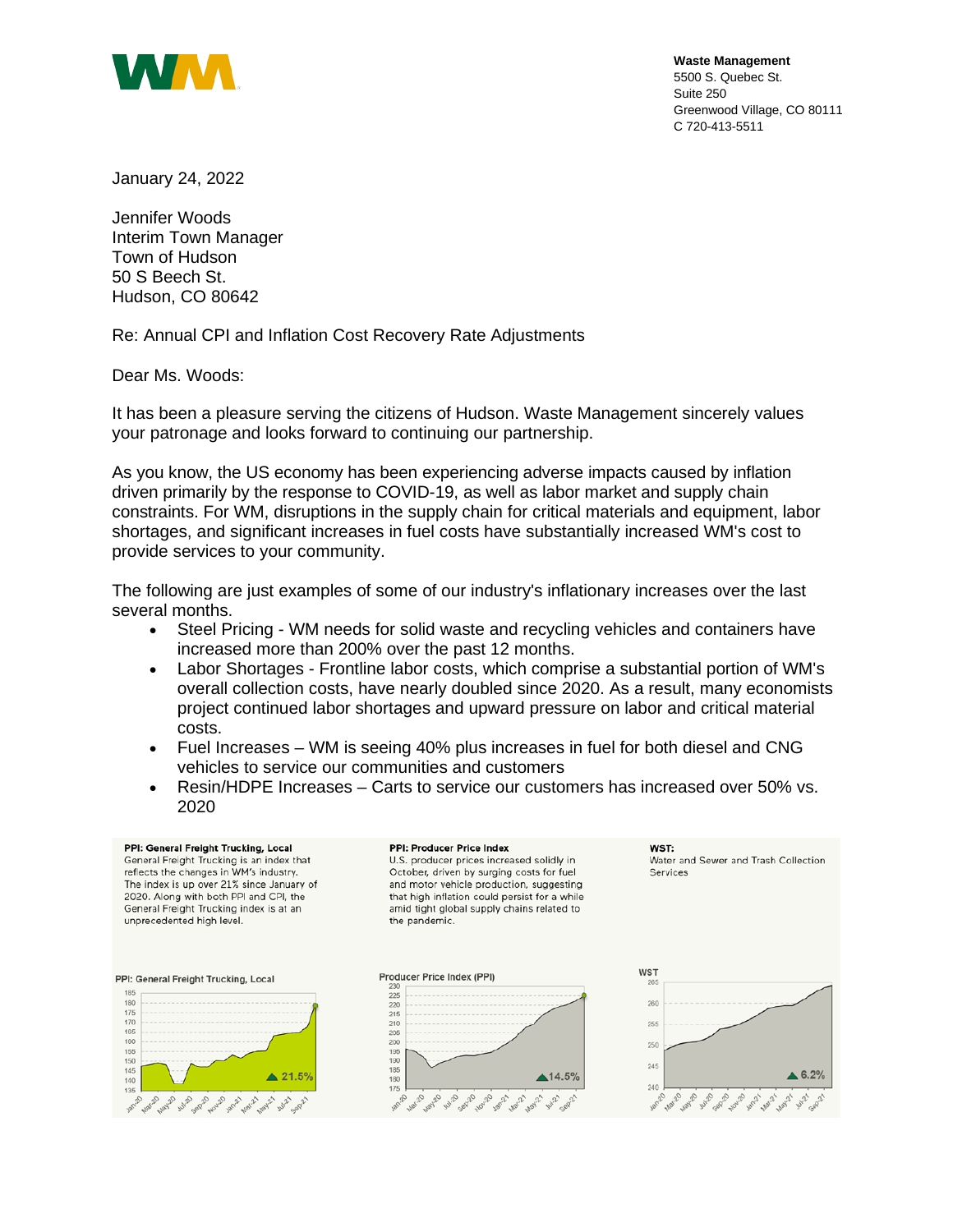

**Waste Management** 5500 S. Quebec St. Suite 250 Greenwood Village, CO 80111 C 720-413-5511

Due to these unforeseen and extraordinary market conditions, which the parties could not anticipate at the time the contract was executed, WM respectfully requests an extraordinary increase per residential customer per month, to allow WM's compensation to better keep pace with WM's operating costs to provide critical services in your community.

Based on the current methodology outlined in Services Contract, section 17(b), for CPI and Extraordinary Adjustments, the rates will be adjusted effective March 1, 2022 as outlined below:

## **Summary of Adjustments**

- CPI The change in the Consumer Price Index for All Urban Consumers: Water and sewer and trash collections services ("CPI") for the 12-month period ending nearest, but at least sixty days (60) prior to adjustment date was 3.57%. This percentage increase will be applied to all service components in the rate exhibit.
- PPI The change in the Producer Price Index for Total Manufacturing Industries ("PPI") for the 12-month period ending nearest, but at least sixty days (60) prior to adjustment date was 12.18%. The Inflationary Cost Recovery Adjustment of 8.61% (the difference between PPI and CPI) is applied in the rate exhibit below.

Attached is the rate exhibit, CPI Index and PPI Index which demonstrates how we calculated the annual adjustments.

Our goal continues to be to provide the highest quality, environmentally responsible service to the Town of Hudson. If you have any additional questions, I can be reached at 720-413-5511.

Sincerely,

Curtis Gardner Public Sector Solutions Manager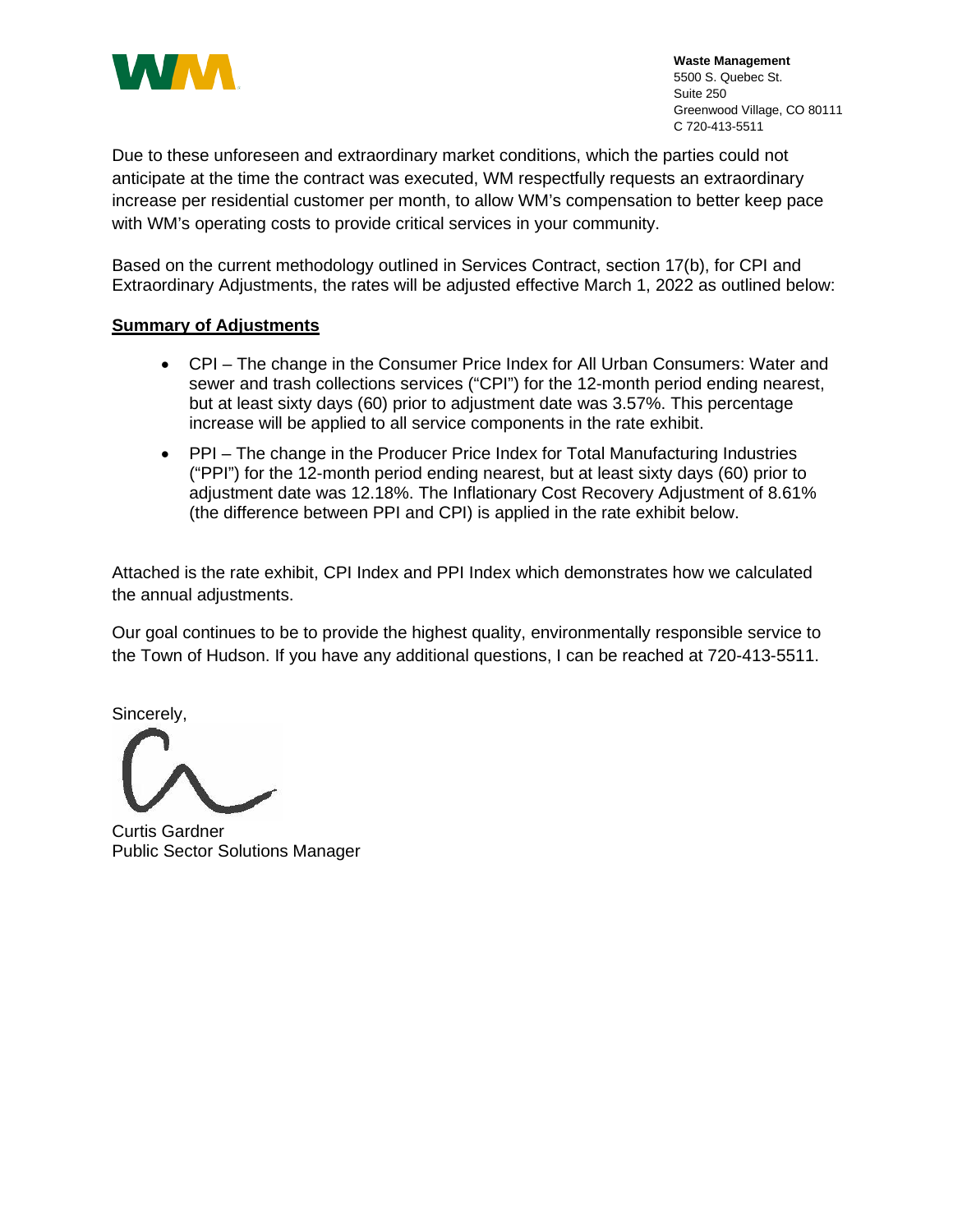

## **Rate Exhibit – Effective March 1, 2022**

| <b>Service</b>                                        | <b>2021 Rate</b>  | CPI Increase-3.57% |    |              | 2022 CPI Rate Inflationary Recovery-8.61% Final 2022 Rate |        |
|-------------------------------------------------------|-------------------|--------------------|----|--------------|-----------------------------------------------------------|--------|
| Weekly Curbside Collection - 1st Cart                 | $12.52$ S         | 0.45               |    | 12.97        | 1.08                                                      | 14.04  |
| Weekly Curbside Collection - 2nd Cart                 | $5.50$ $\sqrt{S}$ | 0.20               |    | 5.70         | 0.47                                                      | 6.17   |
| Bi-Weekly Curbside Recycling Collection               | $7.12$ S          | 0.25               |    | 7.37         | 0.61                                                      | 7.99   |
| <b>Weekly Agricultural Zoned Residential Dumpster</b> |                   |                    |    |              |                                                           |        |
| <b>Trash Collection-2vd</b>                           | $33.49$ S         | 1.20               |    | 34.69        | 2.88                                                      | 37.57  |
| Weekly Agricultural Zoned Residential Dumpster        |                   |                    |    |              |                                                           |        |
| Trash Collection-3yd                                  | $48.73$ S         | 1.74               | -S | $50.47$   \$ | 4.20                                                      | 54.67  |
| Weekly Agricultural Zoned Residential Dumpster        |                   |                    |    |              |                                                           |        |
| Trash Collection-4yd                                  | 64.96 S           | 2.32               |    | 67.28        | 5.59                                                      | 72.87  |
| Spring & Fall Clean-Ups 30 Yard Roll Off              | $335.58$ S        | 11.98              |    | 347.56       | 28.89                                                     | 376.45 |

## CPI for All Urban Consumers (CPI-U) **Original Data Value**

| Series Id:                     | CUUR0000SEHG.CUUS0000SEHG                        |  |  |  |  |  |  |  |  |
|--------------------------------|--------------------------------------------------|--|--|--|--|--|--|--|--|
| <b>Not Seasonally Adjusted</b> |                                                  |  |  |  |  |  |  |  |  |
| <b>Series Title:</b>           | Water and sewer and trash collection services in |  |  |  |  |  |  |  |  |
| Area:                          | U.S. city average                                |  |  |  |  |  |  |  |  |
| Item:                          | Water and sewer and trash collection services    |  |  |  |  |  |  |  |  |
| <b>Base Period:</b>            | <b>DECEMBER 1997=100</b>                         |  |  |  |  |  |  |  |  |
| Years:                         | 2011 to 2021                                     |  |  |  |  |  |  |  |  |

| Year | Jan | Feb                     | Mar                                                                                                             | Apr                                                                     | Mav | Jun                                                                                     | Jul | Aug | Sep | Oct | Nov | Dec | <b>HALF1</b> | <b>HALF2</b> |
|------|-----|-------------------------|-----------------------------------------------------------------------------------------------------------------|-------------------------------------------------------------------------|-----|-----------------------------------------------------------------------------------------|-----|-----|-----|-----|-----|-----|--------------|--------------|
| 2011 |     | 175 754 177 194 177 694 |                                                                                                                 |                                                                         |     | 178.033 178.521 178.640 179.820 180.762 181.569 181.916 182.254 182.758                 |     |     |     |     |     |     |              |              |
| 2012 |     |                         | 183 984 185 499 186 280                                                                                         |                                                                         |     | 187.473 187.788 188.489 189.750 191.927 191.833 192.370 192.921 193.237                 |     |     |     |     |     |     |              |              |
| 2013 |     |                         | 194 553 195 505 195 981                                                                                         |                                                                         |     | 196.319  196.727  196.989  198.173  198.736  198.804  199.759  200.004  200.203         |     |     |     |     |     |     |              |              |
| 2014 |     |                         | 201 169 202 149 202 657                                                                                         |                                                                         |     | 203.084 203.124 203.396 205.022 206.171 206.363 207.633 208.562 209.414                 |     |     |     |     |     |     |              |              |
| 2015 |     |                         | 210.243 211.397 211.738 212.153 212.542 212.863 213.873 215.844 216.173 216.380 217.004 217.386                 |                                                                         |     |                                                                                         |     |     |     |     |     |     |              |              |
| 2016 |     |                         | 218 370 219 036 219 649                                                                                         | 220.506 221.360 221.396 221.358 222.554 223.111 223.420 224.399 224.745 |     |                                                                                         |     |     |     |     |     |     |              |              |
| 2017 |     |                         | 226 411 227 277 227 553 228 133 228 396 228 599 229 008 229 772 230 142 230 614 231 522 231 842                 |                                                                         |     |                                                                                         |     |     |     |     |     |     |              |              |
| 2018 |     |                         | 232,977 233,858 234,215 235,141 235,878 236,493 237,186 238,439 238,512 238,936 241,774 242,204 234,760 239,509 |                                                                         |     |                                                                                         |     |     |     |     |     |     |              |              |
| 2019 |     |                         | 241 606 242 011 242 611                                                                                         |                                                                         |     | 243.490 243.774 244.322 244.943 245.549 245.903 246.741 247.364 247.567 242.969 246.345 |     |     |     |     |     |     |              |              |
| 2020 |     |                         | 248 846 249 751 250 359                                                                                         |                                                                         |     | 250.673 250.921 251.435 252.401 253.974 254.266 254.781 255.650 256.456 250.331 254.588 |     |     |     |     |     |     |              |              |
| 2021 |     |                         | 257.722 258.763 259.204 259.581 259.542 260.400 261.706 262.810 263.747 264.278 264.580 265.365 259.202 263.748 |                                                                         |     |                                                                                         |     |     |     |     |     |     |              |              |

| January - 2021 through December - 2021 Total | 3137.698 |
|----------------------------------------------|----------|
| January - 2020 through December - 2020 Total | 3029.513 |
| Change in 12-Month CPI Measure               | 108.185  |
| Percent Change in 12-Month CPI               | 3.57%    |

**PPI Industry Data Original Data Value** PPI industry group data for Total manufacturing industries, not seasonally adjusted<br>PCUOMFG--OMFG--Series Title Series ID Not Seasonally Adjusted Seasonality<br>Survey Name<br>Measure Data Type PPI Industry Data Total manufacturing industries Total manufacturing industries Industry Total manufacturing industries Item Period Label **Observation Value** Year **Point to Point** 6 Month YoY **12 Mo R** ng Avg  $\frac{2021}{2021}$  $M<sub>03</sub>$ 2021 Mar 207.900 8.11% 4.55% 1.87%  $-0.84%$ **M04** 2021 Apr 210.100 12.90% 8.30% 4.20% 0.74% 2021 215.100 **M05** 2021 May 13.87% 11.60% 6.67% 2.30%  $2021$ **M06** 2021 Jun 217.900 14.56% 13.78% 9.09% 3.79%  $2021$ 219.492 **M07 2021 Jul** 14.14% 11.24% 5.19% 14.19% 2021 **M08 2021 Aug** 220.114 14.05% 14.25% 12.93% 6.52%  $2021$ M09 2021 Sep 221.858 15.01% 14.40% 14.10% 7.91%  $2021$ **M10** 2021 Oct 225.428 16.38% 15.15% 14.67% 9.41%  $2021$ M11 **2021 Nov** 227.002 16.71% 16.04% 15.15% 10.91% 2021  $M12$ 2021 Dec 226.286 15.04% 16.04% 15.22% 12.18%